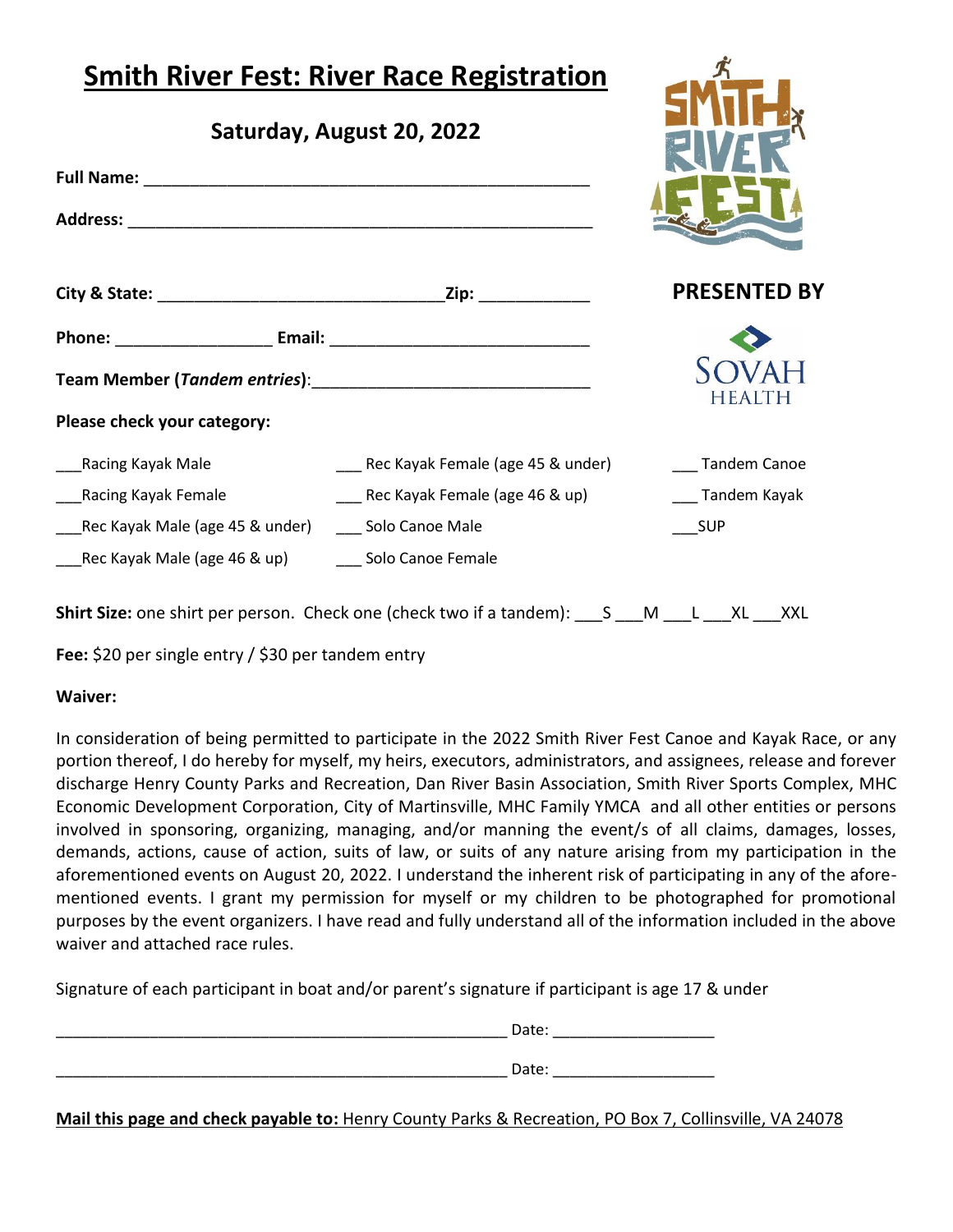### **Itinerary:**

- 9:30am -11:30am Race Registration at Smith River Fest (Register at the Henry County Parks Booth)
- 1:00pm Last Shuttle Departs for Starting Line
- 1:15pm Mandatory Safety Briefing at South Martinsville River Access, 280 Tensbury Dr.
- 1:30pm Race Begins
- 3:30pm River Race Awards at Smith River Fest Stage

# **Rules:**

- Paddlers will start in flights and will be timed. Winners will be based on overall finish time broken up into categories listed on page 1.
- NO INFLATABLES, PLEASE!
- Please observe all water safety rules and have appropriate flotation devices (PDFs) on at all times during the race.
- Participants under the age 14 must be accompanied by an adult. (Adults can accompany children in separate watercraft.)
- Littering on the river is prohibited.
- Entry fees are non-refundable.
- Watch for fishermen and others that are not participating in this event.
- Keep a safe distance between boats.
- The organizers of the Smith Fiver Fest Paddle Race reserve the right to cancel this event based on unsafe conditions due to extreme weather conditions.
- No alcohol is permitted during race!

# **Other Safety Precautions:**

- Emergency Exits are at Rives Rd. where first bridge crosses river and Frith Rd. where train trestle crosses the river. There will be an official sweeper and rescue boaters along the route.
- If you are injured or need medical attention please alert other participants, flag down rescue boaters, or call 911.
- If lightning occurs, please exit the river immediately, crouch and wait out the storm. Non-race boats have the right-of-way to the left.
- Paddle with others; if possible carry a spare paddle.
- When paddling in wind, stay close to the shore.
- Use caution when launching or landing on slippery rocks or muddy areas.
- If you capsize, stay calm; hold onto boat and paddle and move to shallow water.
- Do not attempt to stand up in moving water deeper than knee deep.
- Please remove your boats as soon as possible upon reaching the ramp. Boaters may have to wait to take out if the ramp is full but the river is slow here and easy to hold position while waiting to take out.